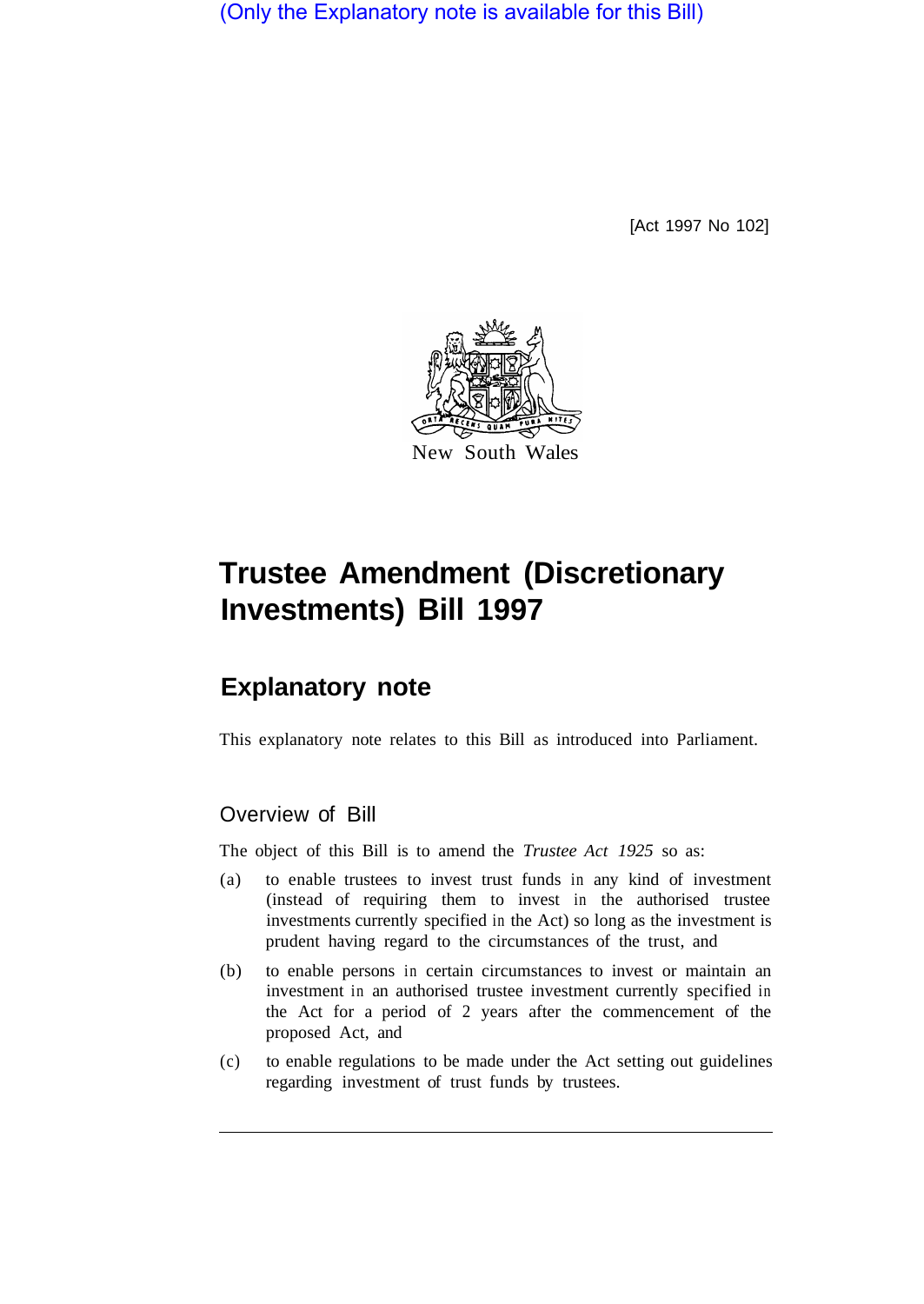Trustee Amendment (Discretionary Investments) Bill 1997 [Act 1997 No 102]

Explanatory note

## Outline of provisions

**Clause 1** sets out the name (also called the short title) of the proposed Act.

**Clause 2** provides for the commencement of the proposed Act on a day or days to be appointed by proclamation.

**Clause 3** is a formal provision giving effect to the amendments to the *Trustee Act 1925* set out in Schedule 1.

**Clause 4** is a formal provision giving effect to the consequential amendments to certain other Acts and Regulations set out in Schedule 2.

#### **Schedule 1 Amendment of Trustee Act 1925**

**Schedule 1** contains various amendments to the *Trustee Act 1925.* 

#### **Prudent person test**

Currently section 14A of the Principal Act sets out a list of securities (generally known as authorised trustee investments) in which a trustee may invest trust funds subject to the instrument creating the trust and the duty of a trustee to exercise ordinary business prudence.

Schedule 1 [2] repeals section 14A and some associated sections and replaces them with new sections 14-14DB.

Proposed sections 14 and 14A will give a trustee greater discretion in choosing investments in which the trustee invests funds by allowing a trustee to invest (subject to the instrument, if any, creating the trust) in any kind of investment, so long as the trustee satisfies the prudent person test. This test states that:

- (a) if a trustee's profession, business or employment is or includes acting as a trustee or investing money on behalf of other persons, the trustee is to exercise the care, diligence and skill that a prudent person engaged in that profession, business or employment would exercise in managing the affairs of other persons, or
- (b) if a trustee is not engaged in such a profession, business or employment, the trustee is to exercise the care, diligence and skill that a prudent person would exercise in managing the affairs of other persons.

Proposed section 14A (4) requires a trustee to review the performance of trust investments at least once each year.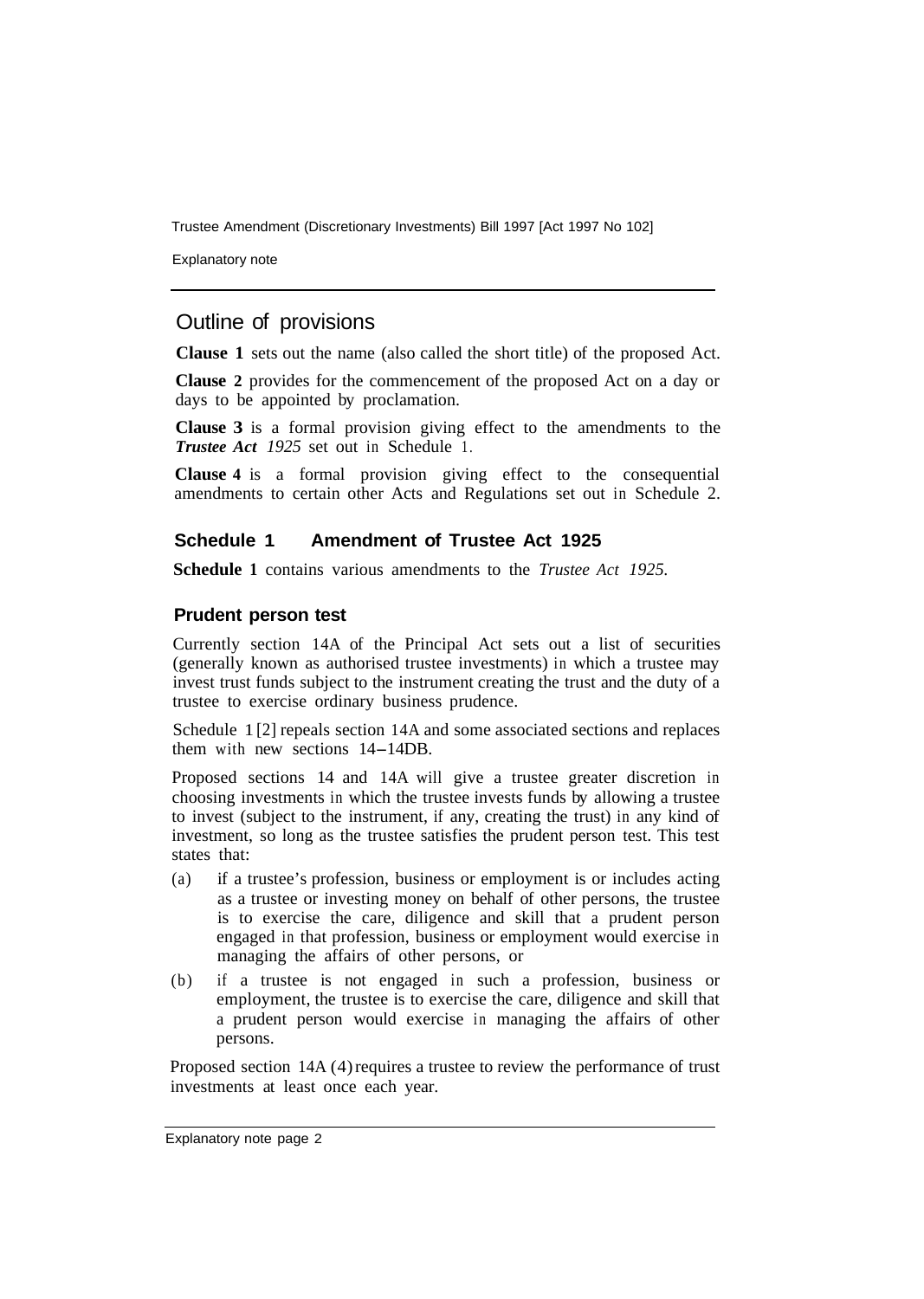Trustee Amendment (Discretionary Investments) Bill 1997 [Act 1997 No 102]

Explanatory note

Proposed section 14B preserves any rules and principles of law or equity that impose a duty on a trustee, except so far as they are inconsistent with the Principal Act or any other Act or the instrument creating the trust. Duties preserved include the duty of the trustee to invest trust funds in investments that are not speculative or hazardous and the duty to take advice. Any rules and principles of law or equity that relate to a provision in an instrument creating a trust that purports to exempt, limit the liability of, or indemnify a trustee. in respect of a breach of trust, continue to apply.

Proposed section 14C lists the matters (such as diversification and capital appreciation) that a trustee must have regard to when exercising a power of investment as far as they are relevant to the circumstances of the trust, if any. It provides that a trustee may obtain independent advice in relation to the investment of trust funds as well as pay out of the trust funds the reasonable costs of obtaining such advice. Proposed section 14C only applies to a trustee who is not expressly forbidden from complying with the section by any trust instrument.

Proposed section 14D sets out the powers of trustees in relation to securities. This includes concurring in any scheme or arrangement for the acquisition of securities of a body corporate or the amalgamation of a body corporate with another body corporate.

Proposed section 14DA provides trustees with power to purchase a dwelling-house for use by a beneficiary as a residence, or enter into an agreement or arrangement to secure for a beneficiary a right to use a dwelling-house as a residence.

Proposed section 14DB provides that the regulations may make provision for or with respect to guidelines for investment by trustees of trust funds.

#### **Powers of the Supreme Court**

Proposed sections 90 and 90A (Schedule 1 [12]) deal with additional powers of the Court arising from the insertion of proposed sections 14-14DB in the Principal Act. Proposed section 90 sets out a number of factors which the Court may take into account in considering a trustee's liability for breach of trust in respect of a duty under Division 2 of Part 2 of the Principal Act relating to the power of investment. Proposed section 90A provides that when considering an action for a breach of trust in respect of an investment by a trustee where a loss has been or is expected to be sustained by the trust, the Court may set off all or part of the loss resulting against all or part of any gain resulting from any other investment, whether in breach of trust or not. The power to set off conferred by the proposed section is in addition to any other power or entitlement to set off all or part of any loss against any property.